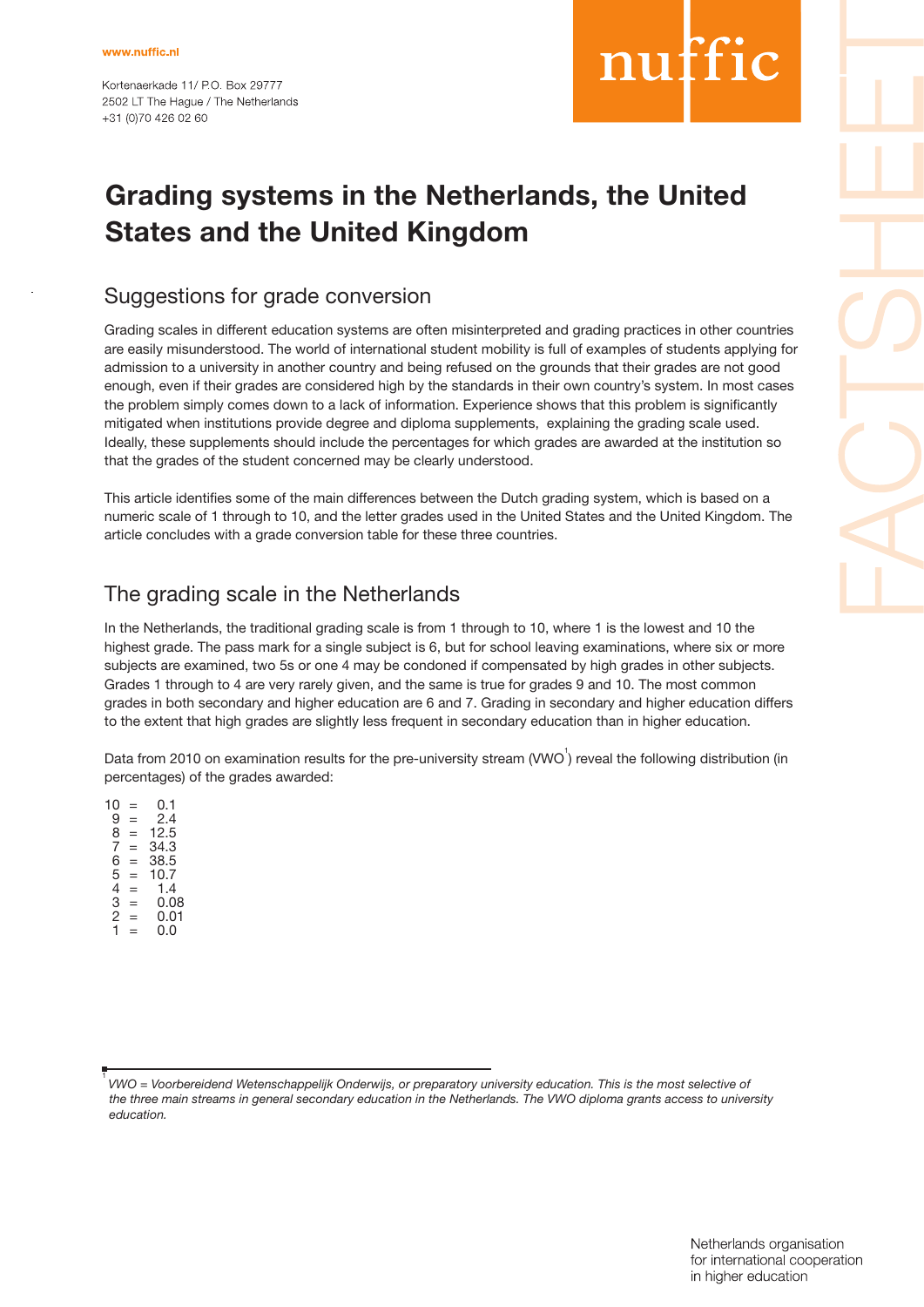Kortenaerkade 11/ P.O. Box 29777 2502 LT The Haque / The Netherlands +31 (0)70 426 02 60

# nuffic

## Grading culture

Grading practice in the Netherlands differs from that in the US and the UK inasmuch as the top grades (10 and 9) are rarely awarded, regardless of the actual achievements of a given group of students. This is part of the grading culture in the Netherlands. When the 1 through to 10 scale was officially introduced back to the late 19th century, it was decided that a 10 should only be awarded in cases of absolute perfection. Furthermore, as at the time it was felt to be almost blasphemous for mere mortals to be judging what constituted absolute perfection, a 10 was hardly ever awarded. A 9 was considered to be only a slightly less impossible goal to reach. With the advent of multiple choice testing and yes/no answers to questions, 10s and 9s actually came within reach of ambitious students. To this day, however, these grades are still very rarely awarded in oral examinations or open question testing, such as essays, presentations, project reports or dissertations.

This tradition is different from what is customary in the US, where high grades are awarded to reward and encourage rather than single out absolute perfection. Statistics show that North American educators have always been more generous in the awarding of grade As than their European counterparts. The danger in this practice is that it may lead to grade inflation, which in fact, has become a trend in American higher education over the past 30 years. Grade inflation may well be linked to a more competitive attitude in American higher education, where it is far more common for students to compete for scholarships and where admission to the best universities depends on having the best grades. By contrast, university admission in the Netherlands, as in most continental European countries, is not so much based on high grades as on having the right school leaving certificate. The type of secondary school attended and the type of examination subjects taken are accorded more importance than the individual grades obtained. In the Netherlands, secondary education is divided into different academic and vocational streams with differing educational aims. Of these, the pre-university stream (VWO) is the most selective, accounting for just 17% of the entire student population in secondary education. Consequently, the pre-university stream has always served as a selection mechanism in itself, and the examination results of individual students are considered to be less important than possession of the VWO diploma.

## The wrong approach

When thinking about grade conversion, differences in culture and education systems as described above must be taken into account. If grading scales are simply placed side by side, and, starting from the top, each grade in one scale is equated to the grade in the corresponding position in the other scale, serious mismatches will be the result. If, for example, we placed the Dutch numeric scale side by side either the American or the British letter scale, a Dutch 10 would be equated to an American or British A, a 9 to a B, an 8 to a C and so on. While it may seem unlikely that anyone would take such an approach, conversions like these have been known to happen. There are examples of foreign universities requiring a 10 in all seven examination subjects on the Dutch VWO diploma, where it was apparently reasoned that, if 10 is the top grade awarded in the Netherlands, a top student from the Netherlands should have a 10 in each subject. In reality, the chance of attaining a 10 in all seven subjects is close to nil.

### Frequency distribution

Clearly, this is not a realistic approach. If grades are to be compared fairly, grade conversion should instead be based on the frequency distribution of grades. Only when the percentages are known for the various grades awarded can grades from different systems be matched. Looking at the 2010 data on the highest-achieving VWO graduates for example, we know 12.5% were awarded a grade 8 (2.4% a grade 9 and 0.1% a grade 10). Therefore, in order to convert this properly to a grade under another country's grading system, we need to know which grade was awarded to the lower 12.5% of the top 15% of students in that system.

When analysing the frequency distribution of passes in the Dutch, American and British grading systems, the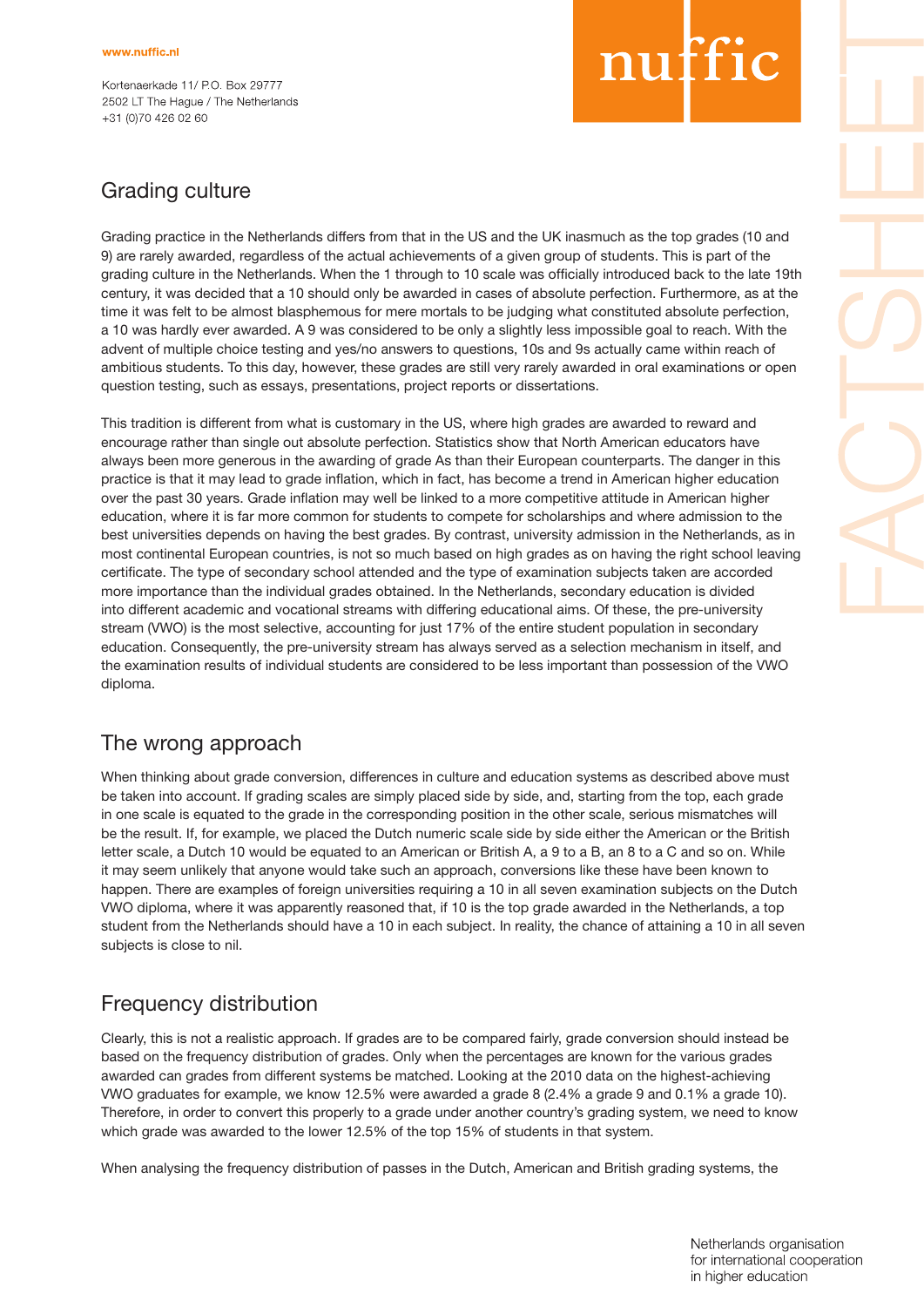Kortenaerkade 11/ PO. Box 29777 2502 LT The Haque / The Netherlands +31 (0)70 426 02 60

## nuffic

pattern that emerges is that the two most common grades in the Dutch system are at the lower end of the scale of pass grades (6 and 7), while the two most common grades in the American and British systems are to be found at the higher end (A and B). In Dutch secondary education, grades 6 and 7 are awarded in 39% and 34% of cases respectively. In the UK, A\* and A are awarded in 27% of cases and the B in 26%<sup>2</sup>. National percentages for high school examination grades in the US are not available, but the occurrence of A and B in undergraduate studies at American universities is about 40% (and even higher in postgraduate education).3

### Conversion table

The following table is based on the data available for secondary education examinations in the Netherlands and the UK. For the US, the grades are taken from academic transcripts of undergraduate programmes issued by American universities.

Note: In pre-university education (*General Certificate of Education*) in the UK, grades run from A\*, A, B, C, D to E. In the US, pass grades normally only include A, B, C and D. In the British system the asterisk (\*) is only used in relation to a grade A, as the highest grade possible. In the US system, the \* is not used, but schools and universities may use + or - to differentiate grades.

| ΝL,            | <u>ŪĶ</u>               | US                      |
|----------------|-------------------------|-------------------------|
| 10             | $A^*$                   | $A+$                    |
| 9.5            | $\overline{A^*}$        | $A+$                    |
| 9              | $\overline{A^*}$        | $A+$                    |
| 8.5            | $A^*$                   | $A+$                    |
| 8              | $\overline{\mathsf{A}}$ | $\overline{\mathsf{A}}$ |
| 7.5            | $A-$                    | A                       |
| $\overline{7}$ | B                       | B+                      |
| 6.5            | C                       | B                       |
| 6              | D                       | C                       |
| 5.5            | E                       | D                       |
| 5              | F                       | F                       |
| $\overline{4}$ | F                       | F                       |
| 3              | F                       | F                       |
| $\overline{c}$ | F                       | F                       |
| $\overline{1}$ | $\overline{F}$          | $\overline{F}$          |

2 *The distribution of grades obtained by GCE A-level graduates in 2011 is as follows:*

 *A\* = 8.2% B = 25.6% D = 15.1%*

 $A = 18.8\% \quad C = 23.6\% \quad E = 6.5\% \quad U \text{ (unclassified)} = 2.2\%.$ 

 *(source: Joint Council for Qualifications).*

3  *These percentages are taken from a sample of 50 academic transcripts issued by American universities and submitted to Nuffic.*